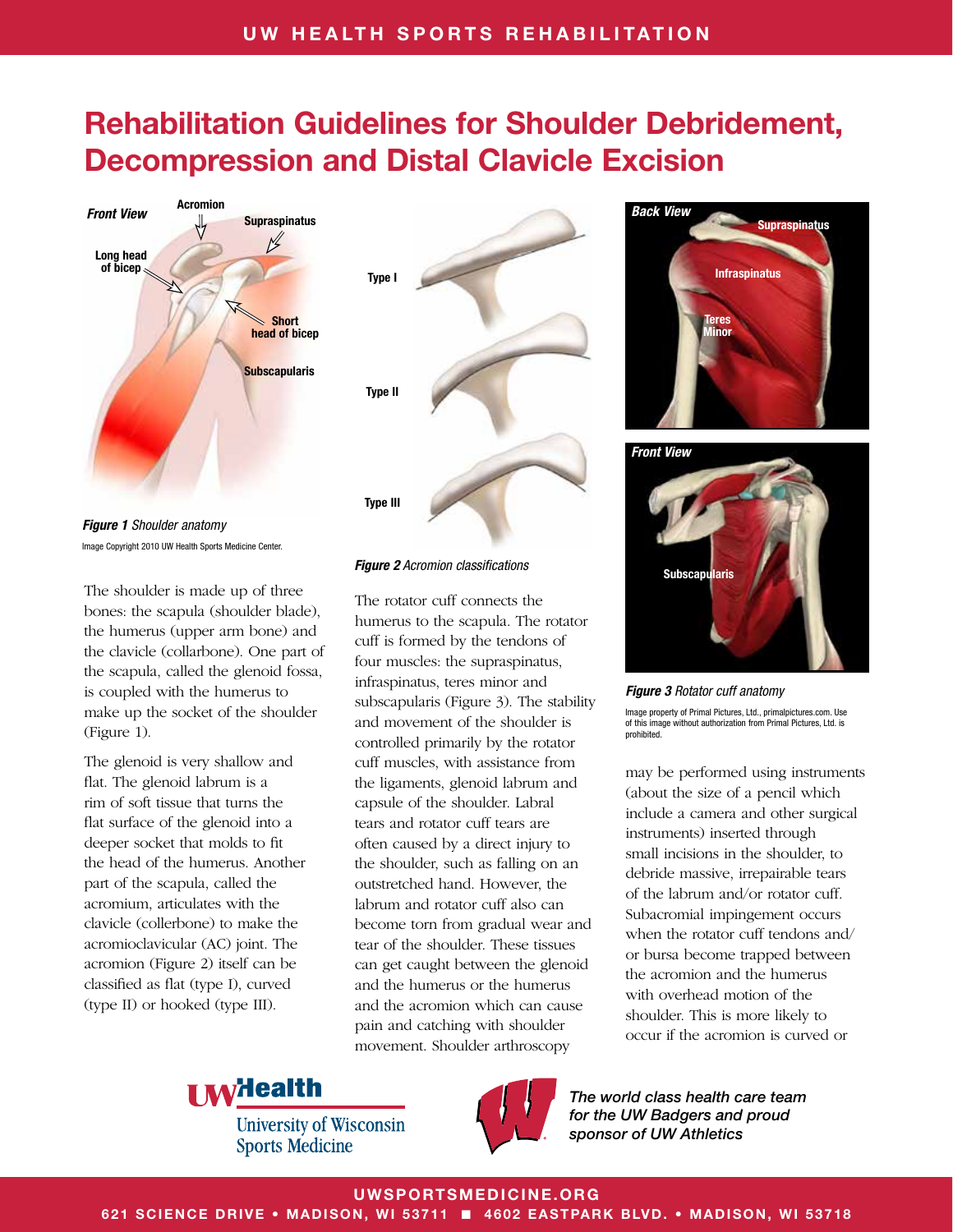hooked (Type III) and often leads to pain and limitation of movement at the shoulder. A subacromial decompression is an arthroscopic procedure performed when an instrument is used to remove some bone on the undersurface of the acromion to create more space for the rotator cuff tendons (Figures 4 and 5). Often there is a bone spur in this region that can pinch against the rotator cuff or bursa (fluid filled sac) causing the pinching or impingement. AC joint symptoms are another common shoulder problem, resulting from both direct injury to the AC joint and rotator cuff impingement. A Mumford arthroscopic procedure resects the distal clavicle in cases of posttraumatic degenerative disease of the AC joint and shoulder impingement syndrome. Chronic impingement and/or inflammation of the long head of the biceps (Figure 1) can also be a pain generator in the shoulder. The tendon can often become frayed or partially torn. In some cases the surgeon may "release" or cut the long head of the bicep near its attachment site to relieve stress and tension eliminating the pain. This is called a biceps tenotomy and can also be done arthroscopically.



*Figure 4 Pre-operative radiograph of a patient with shoulder impingement. The arrow indicates the area of the Type III acromion.*

Rehabilitation is vital to regaining motion, strength and function of the shoulder after arthroscopic surgery. Initially patients may use a sling for comfort. During this time, range of motion exercises are started to prevent the shoulder from getting stiff and losing mobility. The rehabilitation program will gradually progress to more strengthening and control type exercises. General time frames are given for reference to the average, but individual patients will progress at different rates depending on their age, associated injuries, pre-



*Figure 5 Post-operative radiograph of the same patient in Figure 3. Notice how the Type III acomion (hook) has been shaved off during the subacromial decompression.*

injury health status, rehabilitation compliance and injury severity. Restrictions or precautions may also be given to protect healing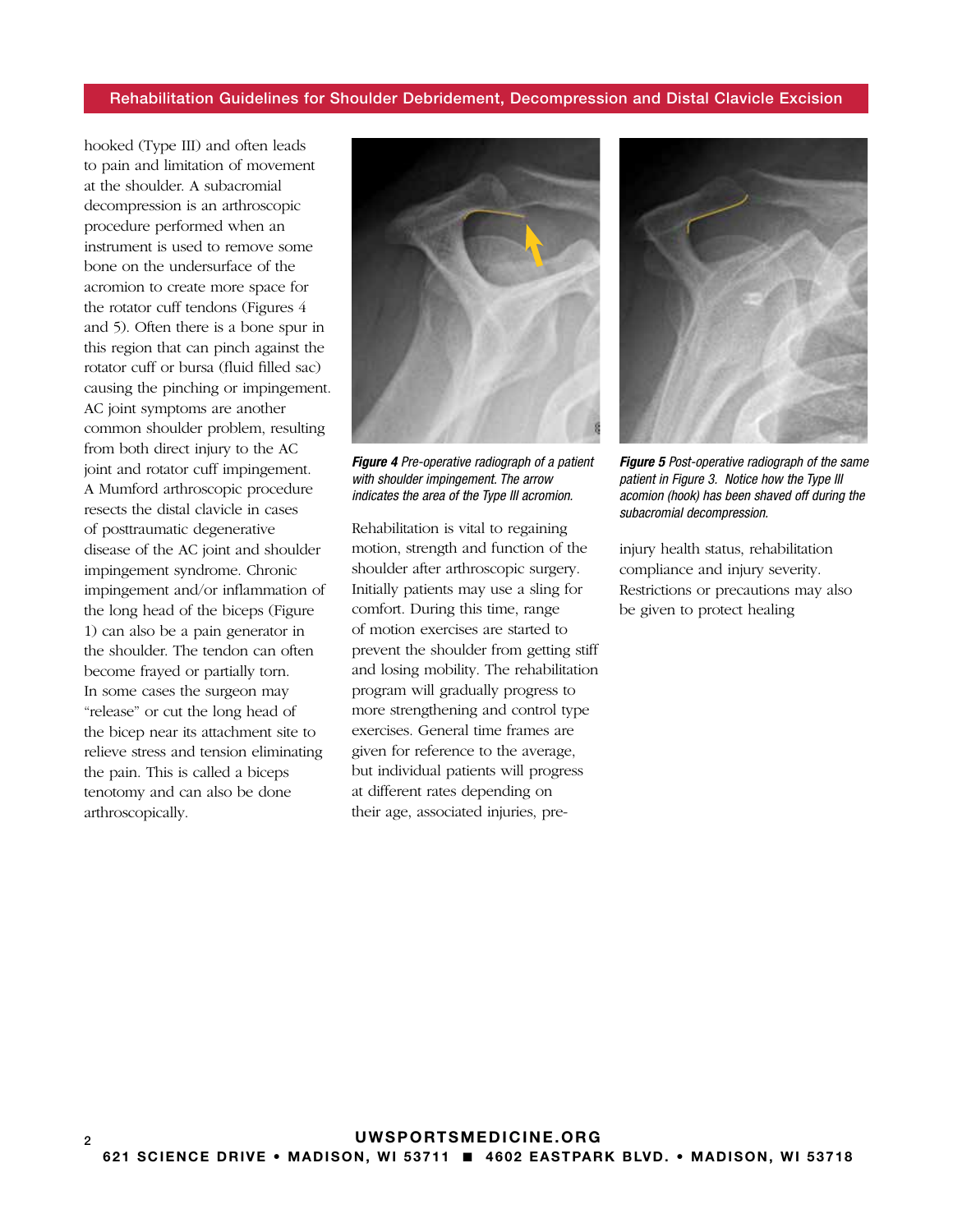| <b>Appointments</b>                   | • Rehabilitation appointments begin 5-8 days after surgery                                                                                                                                                                                                                                                                                                                                                                                                                                                              |
|---------------------------------------|-------------------------------------------------------------------------------------------------------------------------------------------------------------------------------------------------------------------------------------------------------------------------------------------------------------------------------------------------------------------------------------------------------------------------------------------------------------------------------------------------------------------------|
| <b>Rehabilitation Goals</b>           | • Reduce pain and swelling in the post-surgical shoulder<br>• Regain full passive range of motion (PROM) and active assistive range of motion<br>(AAROM)<br>• Activation of the stabilizing muscles of the gleno-humeral and scapulo-thoracic<br>joints                                                                                                                                                                                                                                                                 |
| <b>Precautions</b>                    | • Avoid activities that may impinge on the denuded bone of the acromion<br>• Use sling as needed for comfort<br>• Relative rest to reduce inflammation                                                                                                                                                                                                                                                                                                                                                                  |
| <b>Suggested Therapeutic Exercise</b> | • Begin 5-8 days after surgery, sub-maximal shoulder isometrics for internal<br>rotation (IR)/external rotation (ER), flexion/ extention and abduction/adduction<br>• Shoulder AAROM/PROM: Codman's, pulleys, cane exercises in all planes of motion<br>except horizontal adduction (these should stay relatively pain free)<br>• Gentle shoulder mobilizations, as needed<br>• Hand gripping<br>• Elbow, forearm and wrist active range of motion (AROM)<br>• Cervical spine and scapular AROM<br>• Postural exercises |
| <b>Cardiovascular Exercise</b>        | • Walking, stationery bike<br>• Avoid running and jumping due to the forces that can occur upon landing                                                                                                                                                                                                                                                                                                                                                                                                                 |
| <b>Progression Criteria</b>           | • The patient can progress to Phase II when they have achieved full PROM and<br>normal (5/5) strength IR/ER with arm at side                                                                                                                                                                                                                                                                                                                                                                                            |

## PHASE I (usually surgery to 3 weeks after surgery)

## PHASE II (begin after meeting Phase I criteria, usually 4-5 weeks after surgery)

| <b>Appointments</b>         | • Rehabilitation appointments are once every 1-2 weeks                                                                                                                                                                                         |
|-----------------------------|------------------------------------------------------------------------------------------------------------------------------------------------------------------------------------------------------------------------------------------------|
| <b>Rehabilitation Goals</b> | • Controlled restoration of AROM<br>• Strengthen shoulder and scapular stabilizers in protected position<br>$(0-45^\circ$ abduction)<br>• Begin proprioceptive and dynamic neuromuscular control retraining<br>• Correct postural dysfunctions |
| <b>Precautions</b>          | • Avoid repetitive overhead activities<br>• Post-rehababilitation soreness should alleviate within 12 hours of the activities                                                                                                                  |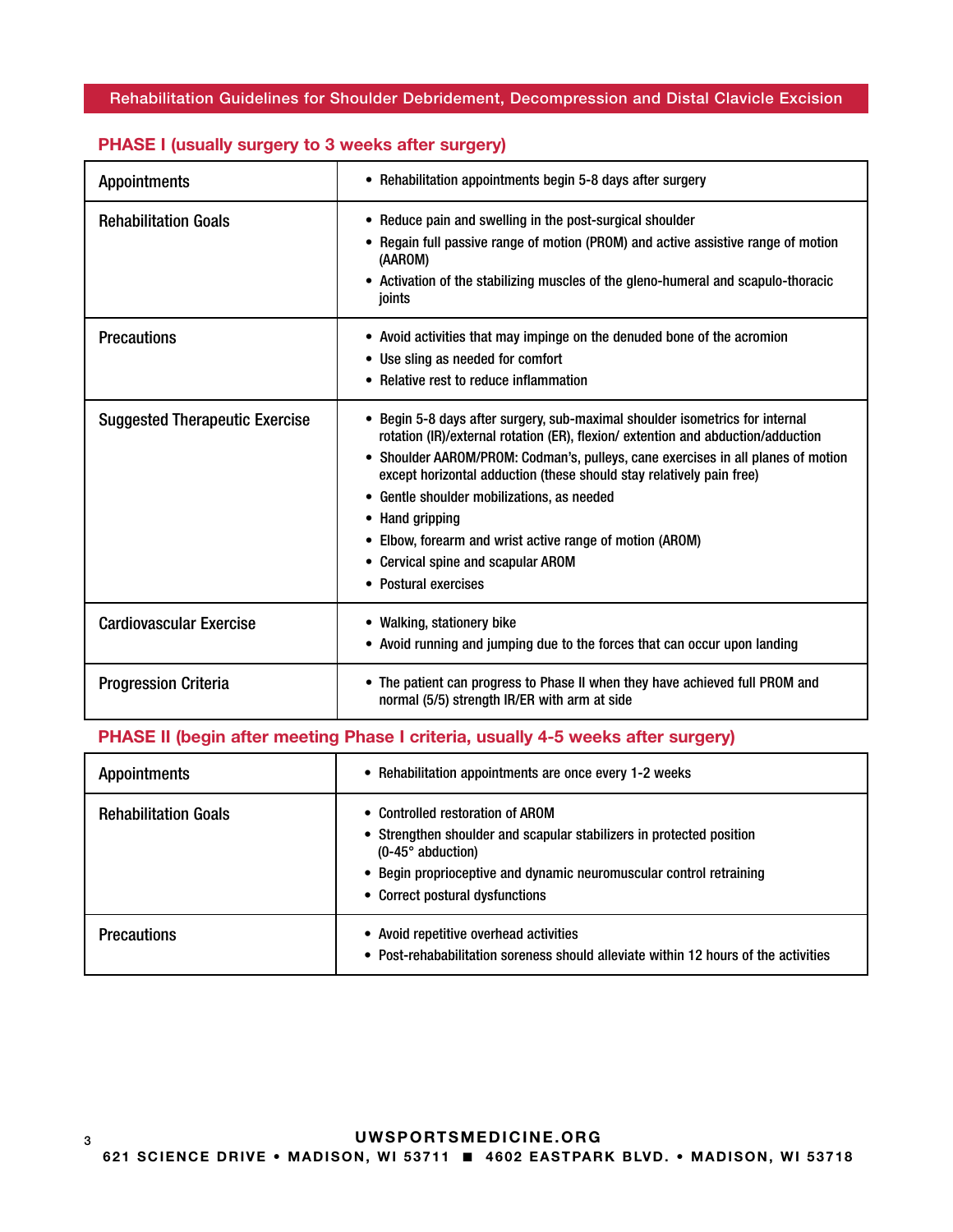| <b>Suggested Therapeutic Exercise</b> | • AROM in all cardinal planes--assessing scapular rhythm<br>• Gentle shoulder mobilizations, as needed<br>• Rotator cuff strengthening in non-provocative positions ( $0^{\circ}$ - 45 $^{\circ}$ abduction)<br>• Scapular strengthening and dynamic neuromuscular control<br>• Cervical spine and scapular AROM<br>• Postural exercises<br>• Core strengthening |
|---------------------------------------|------------------------------------------------------------------------------------------------------------------------------------------------------------------------------------------------------------------------------------------------------------------------------------------------------------------------------------------------------------------|
| <b>Cardiovascular Exercise</b>        | • Walking, stationery bike, Stairmaster<br>• Avoid running and jumping until athlete has full rotator cuff strength in a neutral<br>position due to forces that can occur upon landing                                                                                                                                                                           |
| <b>Progression Criteria</b>           | • The patient can progress to Phase III when they have achieved full AROM (equal<br>to uninvolved side) and normal (5/5) strength for internal rotation/external rotation<br>with shoulder at $45^\circ$ abduction                                                                                                                                               |

### PHASE III (begin after meeting Phase II criteria, usually 7-8 weeks after surgery)

| <b>Appointments</b>                   | • Rehabilitation appointments are once every 2-3 weeks                                                                                                                                                                                                                                                                                                                                                                                                                                                                                                                                                            |
|---------------------------------------|-------------------------------------------------------------------------------------------------------------------------------------------------------------------------------------------------------------------------------------------------------------------------------------------------------------------------------------------------------------------------------------------------------------------------------------------------------------------------------------------------------------------------------------------------------------------------------------------------------------------|
| <b>Rehabilitation Goals</b>           | • Normal (5/5) rotator cuff strength at 90° abduction and with supraspinatus testing<br>• Full multi-planar AROM<br>• Advance proprioceptive and dynamic neuromuscular control retraining<br>Correct postural dysfunctions with sport/work specific tasks                                                                                                                                                                                                                                                                                                                                                         |
| <b>Precautions</b>                    | • Post-rehababilitation soreness should alleviate within 12 hours of the activities                                                                                                                                                                                                                                                                                                                                                                                                                                                                                                                               |
| <b>Suggested Therapeutic Exercise</b> | Multi-plane AROM with gradual increase in velocity of movement - assessing<br>scapular rhythm<br>Gentle shoulder mobilizations, as needed<br>٠<br>Rotator cuff strengthening at 90° abduction, provocative positions and sport/work<br>specific positions<br>• Scapular strengthening and dynamic neuromuscular control in overhead positions<br>and sport/work specific positions<br>Cervical spine and scapular AROM<br><b>Postural exercises</b><br><b>Core strengthening</b><br>Begin education in sport specific biomechanics with very initial program for<br>throwing, swimming or overhead racquet sports |
| <b>Cardiovascular Exercise</b>        | • Walking, stationery bike, Stairmaster, running<br>• Avoid swimming until athlete has normal (5/5) rotator cuff strength at 90°<br>abduction and negative impingement signs                                                                                                                                                                                                                                                                                                                                                                                                                                      |
| <b>Progression Criteria</b>           | • The patient can progress to Phase IV when they have achieved full multi-plane<br>AROM (equal to uninvolved side) and normal (5/5) strength for internal rotation/<br>external rotation with the shoulder at 90° abduction and full supraspinatus strength                                                                                                                                                                                                                                                                                                                                                       |

### 4 UWSPORTSMEDICINE.ORG